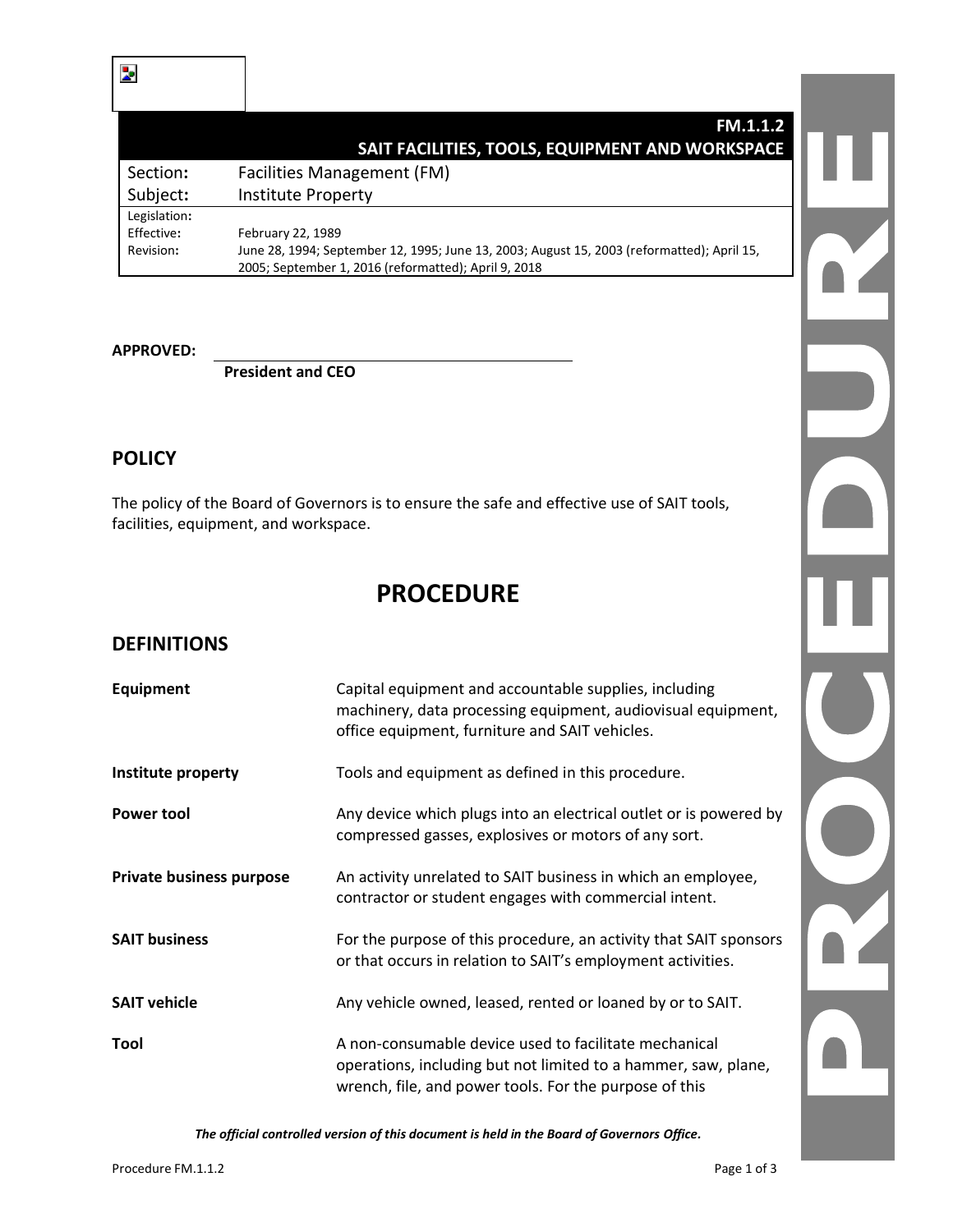

procedure, a tool does not include books, audiovisual software or computer software.

**Workspace** SAIT's real property, including land and building space, storage lots and compounds, laboratories, shops, classrooms, offices and meeting rooms.

#### **GOVERNING PRINCIPLES**

- 1. At the discretion of the appropriate dean, director or designate, employees, contractors or students may remove and use institute property off-campus within the scope of their duties.
- 2. Such use of institute property must be within the scope of the borrower's duties as assigned by SAIT, solely in SAIT's interest, and in fulfillment of SAIT's objectives. Institute property cannot be used for private business purposes or personal use.
- 3. Institute facilities or workspace shall not be used for the storage of vehicles, boats, trailers or other personal equipment or belongings not actually used by the employee, contractor or student on-site and/or during that individual's working hours or scheduled class time.
- 4. The dean, director or designate may authorize the removal and use of institute property under this procedure providing that:
	- a) Such use will not interfere with the normally required use of the institute property;
	- b) The dean, director or designate is satisfied that the employee, contractor or student is qualified to use the institute property;
	- c) The employee, contractor or student certifies that the use has no private commercial intent;
	- d) The institute property is such that normal use or transport does not reduce its value beyond that of normal wear and tear; and
	- e) The use is shown to be in SAIT's interests and aids in the fulfillment of SAIT's objectives, including social responsibility objectives.
- 5. Notwithstanding Governing Principle 4 of this procedure, certain types of SAIT property are subject to the following restrictions:
	- a) Computer equipment, audio visual equipment, SAIT vehicles and certain facilities may be subject to a separate written agreement between the applicable school/department and the individual employee, contractor or student prior to their use.
	- b) Explosive-actuated tools shall not be loaned for off-campus use under this procedure.
- *The official controlled version of this document is held in the Board of Governors Office.* 6. Restrictions for SAIT facilities or workspace: